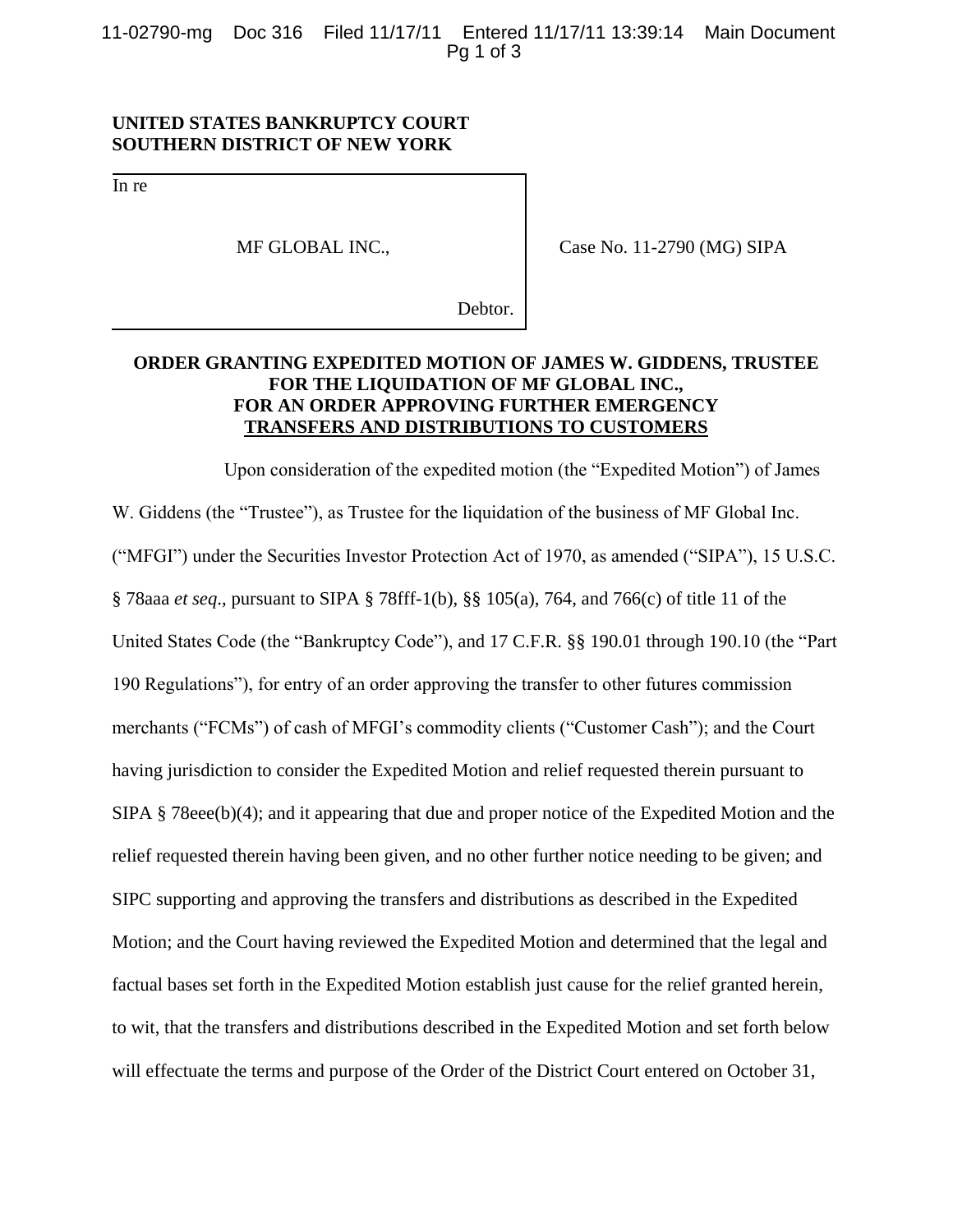## 11-02790-mg Doc 316 Filed 11/17/11 Entered 11/17/11 13:39:14 Main Document Pg 2 of 3

2011 commencing this liquidation (the "MFGI Liquidation Order") and are appropriate exercises of the Trustee's authority pursuant to the MFGI Liquidation Order, SIPA § 78fff-1(b), Bankruptcy Code §§ 105(a), 764, and 766(c), and the Part 190 Regulations; and after due deliberation and sufficient cause appearing therefore, it is hereby

ORDERED that the Expedited Motion is granted in all respects; and it is further

ORDERED that, under SIPA § 78fff-1(b), Bankruptcy Code § 766(c) and the Part 190 Regulations, the Trustee is authorized and shall use his best efforts to complete (a) the transfers and distributions to qualified FCMs that have agreed to accept such Customer Cash (the "Transferees") for the benefit of MFGI's commodities futures customers and (b) the Trueing Up described in the Expedited Motion; and it is further

ORDERED that the Trustee—upon advice and approval of SIPC—will seek and may use the assistance of the Chicago Mercantile Exchange, and other registered derivatives clearing organizations ("DCOs") that agree to facilitate the transfers (collectively, the "Facilitating DCOs"), and the Facilitating DCOs will cooperate in the transfers, including providing accountings and other assistance already and continuing to do so; and it is further

ORDERED that the transfers may not be avoided under Bankruptcy Code  $\S$  764(b); and it is further

ORDERED that the Facilitating DCOs and participating FCMs are hereby authorized to consummate the transfers to the Transferees, and to take all other actions reasonably necessary in furtherance thereof to complete the transfers directed by the Trustee, and shall have no liability for any actions taken in furtherance of this order consistent with and in accordance with applicable law; and it is further

2